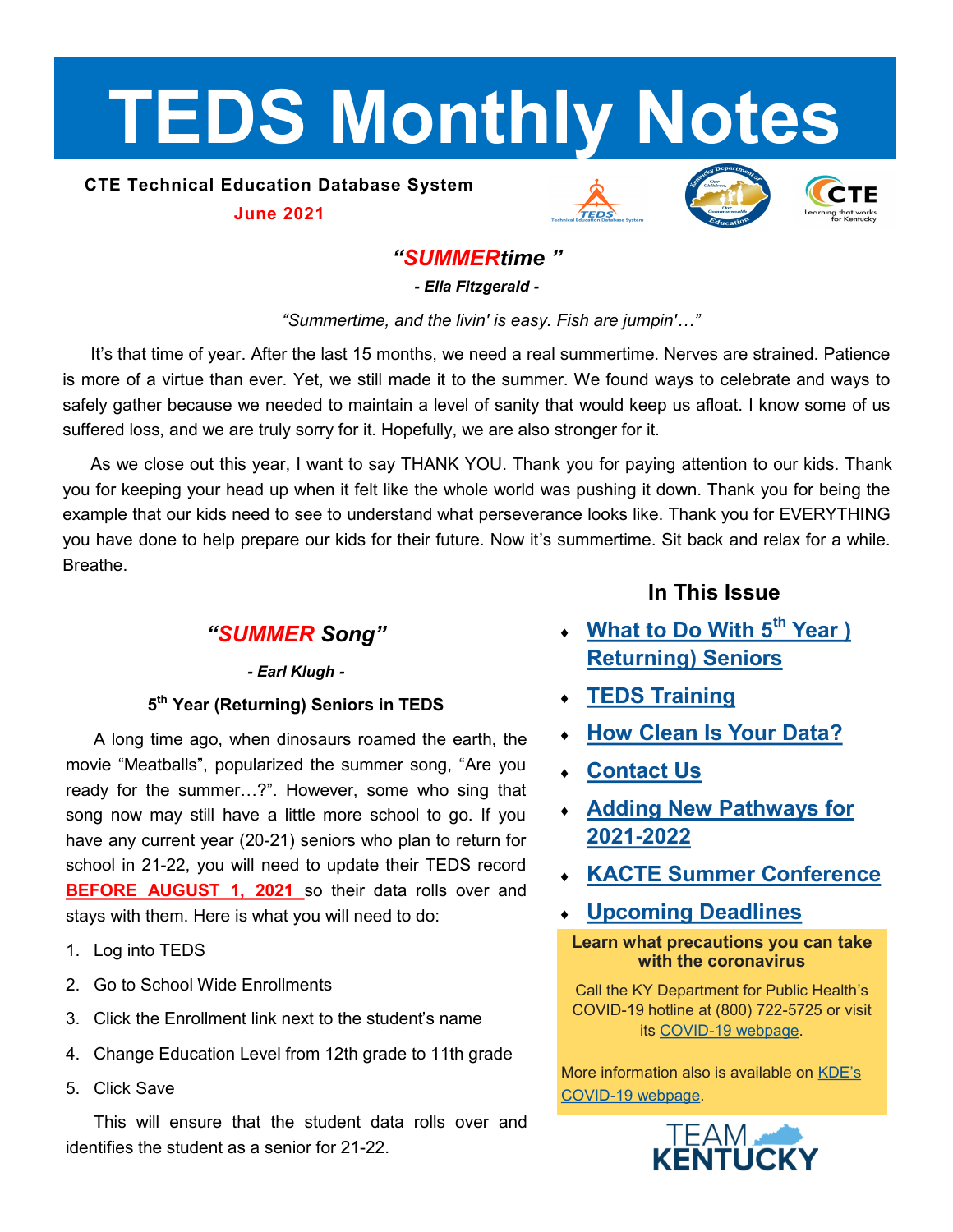# *"SUMMER's Comin'"*

#### *- Clint Black -*

#### **Upcoming TEDS Training Sessions**

<span id="page-1-0"></span>We have had regularly scheduled virtual training sessions each month this school year. Since summer's comin', we all need to take some time to recharge, update information and prepare for the upcoming year. **Training will resume in August** with multiple opportunities for users. We will post those August virtual training sessions on the **[TEDS website](https://education.ky.gov/CTE/teds/Pages/default.aspx)** once they are scheduled.

TEDS training is required every two years and users are required to log in at least once every four months. You can check your training date by looking below your name in the upper right corner of the screen.

Remember the Best Practices for TEDS access. We suggest at least two people in every school have full access to TEDS. If there is no one to enter data the school/district could potentially lose future funding.

## *"The Last Rose of SUMMER"*

#### *- Celtic Woman -*

#### **How Clean Is Your Data?**

There is a purpose for the guidelines and deadlines in place to keep our data clean. We must take care to not get "stuck" with bad data. Treat your data like a precious rose. Take care of it. Keep it clean. Automation will do the best with what it is given. Make sure you have done the following:

- When students are enrolled in pathways, credit hours must be posted and updated as changes occur.
- When a student earns an industry certification, it should be entered in TEDS as soon as possible.
- Once a student meets the definition of concentrator, update the IC record and import into TEDS as soon as it happens. Do the same if that status changes back to exploring.

Remember, even the last rose of summer is still a rose. And every rose has its thorns. Don't get stuck. Be a good steward of the work. Verify now that the data is accurate.

# *"All SUMMER Long"*

*- Kid Rock -*

#### **Contact Us**

Unlike most of our fortunate teachers, we at OCTE will be available all summer long. What that means for you is if help is needed, we'll be there. Now, we will take a little time off, but we will not drop the ball. While we will slow down and recharge a bit, we will still be here for you. All summer long.

> **Career Readiness Perkins Scott U'Sellis Karla Tipton** [scott.usellis@education.ky.gov](mailto:kiley.whitaker@education.ky.gov) [karla.tipton@education.ky.gov](mailto:karla.tipton@education.ky.gov)

**Infinite Campus TEDS**

**Tanya Fluke Claude Christian** [tanya.fluke@education.ky.gov](mailto:tanya.fluke@education.ky.gov) [claude.christian@education.ky.gov](mailto:claude.christian@education.ky.gov)